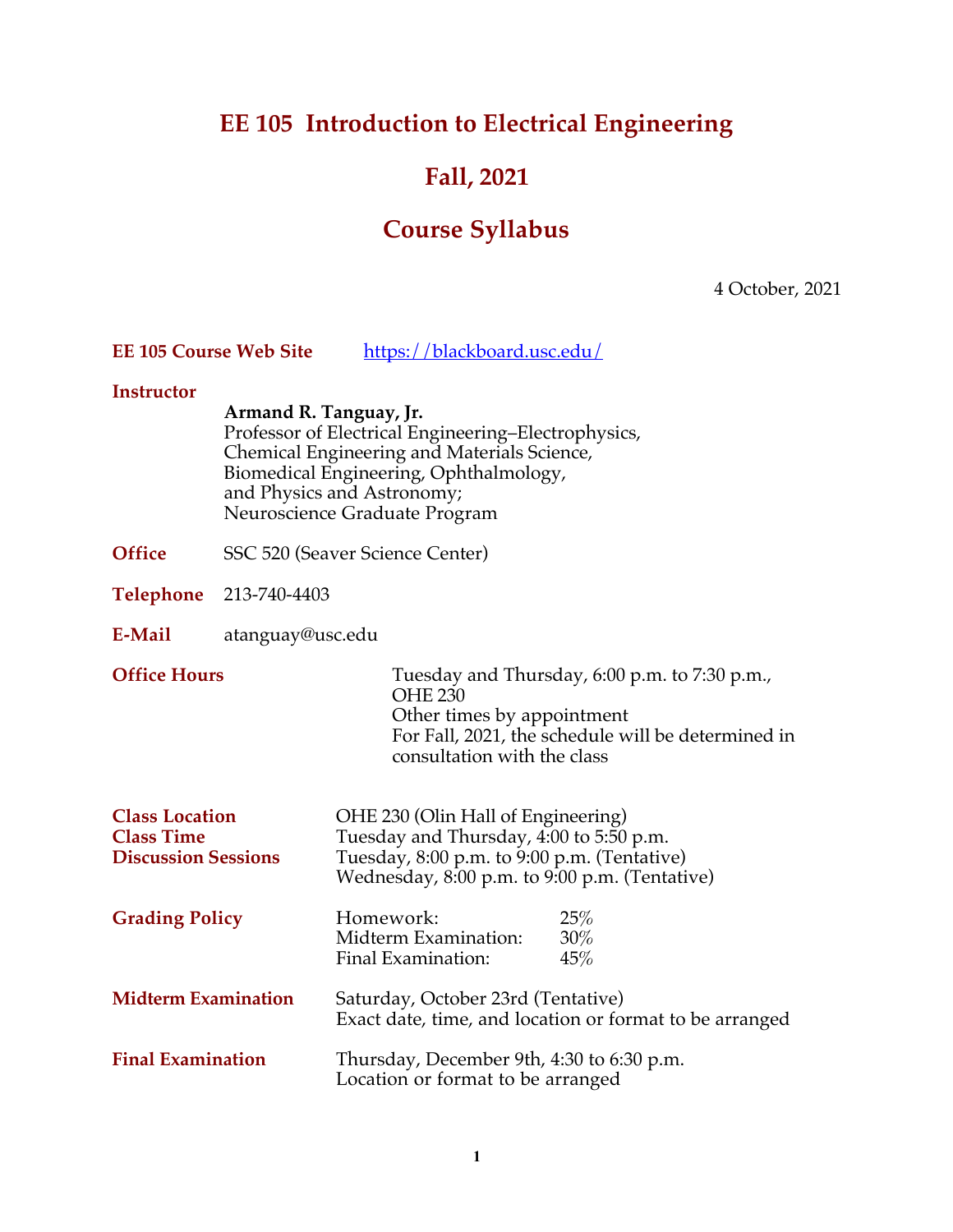# **Graduate Teaching Fellow**

#### **Matin Barekatain**

(Homework Sets, Lecture Demonstrations, Discussion Sections, Grading)<br> **Office:** VHE 418 **Office:** VHE 418 Telephone:<br>E-Mail: **E-Mail:** barekata@usc.edu **Office Hours:** 5:00 p.m. to 7:00 p.m. Other times by appointment

### **Undergraduate Teaching Fellows**

| Alexander (Xander) Morgan        |
|----------------------------------|
| (Homework Sets, Lecture Content) |
| xmorgan@usc.edu                  |
| Saturdays                        |
| 12:00 p.m. to 2:00 p.m.          |
| Other times by appointment       |
|                                  |

| Jocelyn Liu          |                                  |
|----------------------|----------------------------------|
|                      | (Homework Sets, Lecture Content) |
| E-Mail:              | liujocel@usc.edu                 |
| <b>Office Hours:</b> | Sundays                          |
|                      | 12:00 p.m. to 2:00 p.m.          |
|                      | Other times by appointment       |

# **Prerequisite or Corequisite**

Math 125 Calculus I; can be waived if calculus studied elsewhere

### **Required Textbooks**

Roman Kuc, *The Digital Information Age: An Introduction to Electrical Engineering,* Second Edition, Cengage Learning, Stamford, Connecticut, (2015).

Dick White and Roger Doering*, Electrical Engineering Uncovered,* Second Edition, Prentice Hall, Englewood Cliffs, New Jersey, (2001).

### **Excellent Recommended Texts**

- David Cyganski and John A. Orr, with Richard F. Vaz, *Information Technology: Inside and Outside, Prentice Hall, Upper Saddle River, New Jersey, (2001).*
- J. David Irwin and David V. Kerns, Jr., *Introduction to Electrical Engineering,* Prentice Hall, Englewood Cliffs, New Jersey, (1995).
- John G. Truxal, *The Age of Electronic Messages,* MIT Press, Cambridge, Massachusetts, (1990).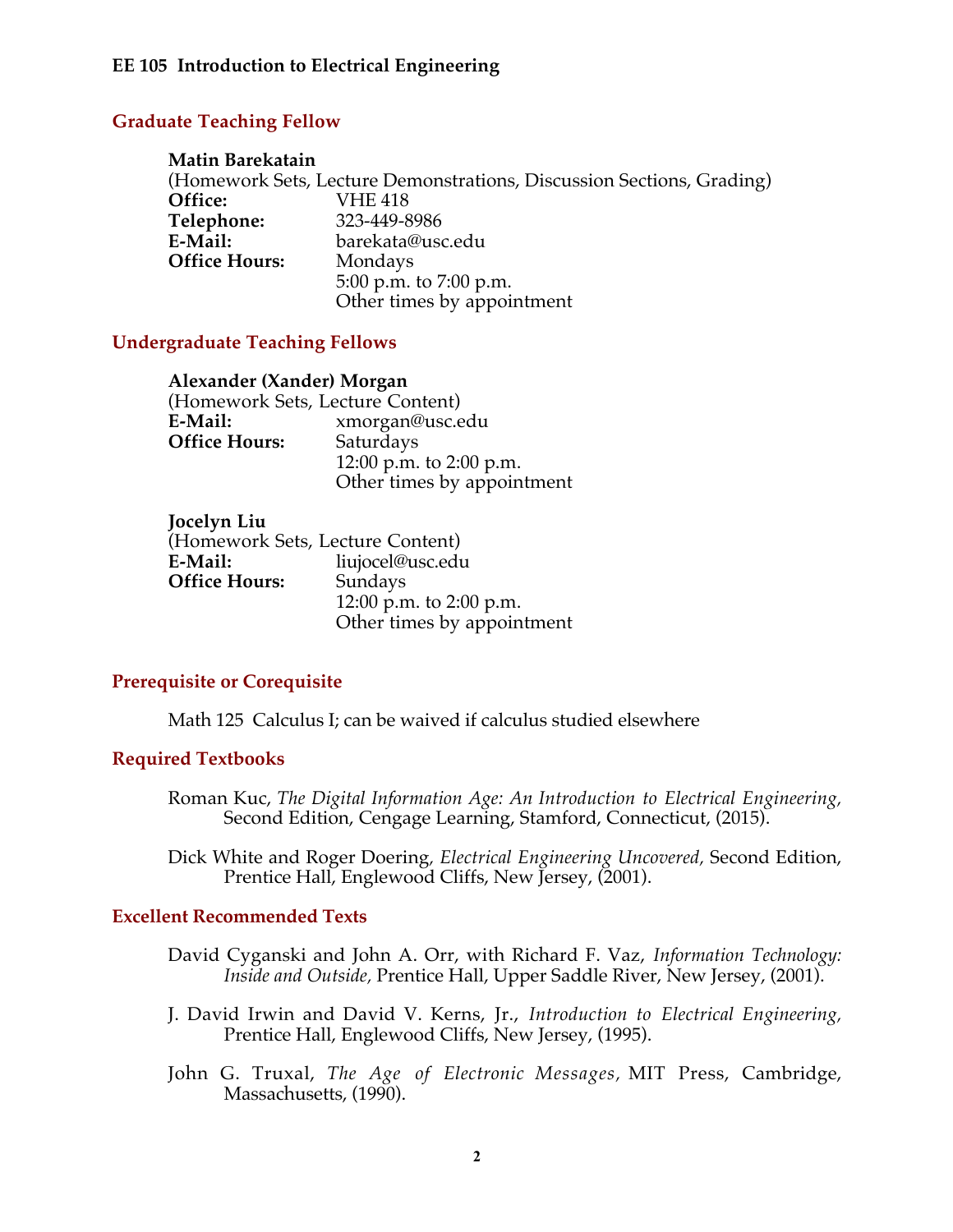# **EE 105 Introduction to Electrical Engineering**

## **EE 105 Course Outline (Topics)**

- 1. Overview of Electrical Engineering (EE as a Discipline)
- 2. Information and Communication
- 3. Information Representations (Language)
- 4. Encryption and Decryption
- 5. Signals in the Time Domain: Analog and Digital
- 6. Signals in the Frequency Domain: Tones, Spectrum Analyzer
- 7. Signal Modulation; AM and FM Radio, TV
- 8. Communications Example: HDTV
- 9. Introduction to Computation: Computing and Computing Architectures
- 10. The Computer as a Communications Network

#### **EE 105 Laboratory Experiments**

#### **Probability Simulations**

(Simulations of the tossing of one or more dice in sequences)

#### **Pre-Laboratory for Experiment 1: Free Space Optical Communications**

(Introduction to laboratory instrumentation, including power supplies, signal generators, and digital storage oscilloscopes)

#### **Experiment 1: Free Space Optical Communications**

(Exploration of the design, fabrication, and operation of a free space optical communications system, consisting of a transmitter and receiver, the basis of modern fiber optics and space based communications systems)

#### **Experiment 2: Musical Tone Synthesizer**

(Construction, analysis, and operation of a simple circuit that allows for the generation of multiple musical tones, the basis for an electronic synthesizer)

- 11. Key Computational Parameters: Throughput, Bandwidth, Storage Capacity
- 12. Main and Peripheral Device Buses; Data Storage; CPUs
- 13. Digital Logic
- 14. Digital Imaging
- 15. Introduction to Direct Current (DC) Linear Circuits
- 16. Circuit Parameters: Current, Voltage
- 17. Device Characteristics: Resistance, Capacitance, Inductance
- 18. Alternating Current (AC) Circuits
- 19. Semiconductor Devices: Diodes, Transistors
- 20. Semiconductor (VLSI Circuit) Fabrication; Cleanroom Tour